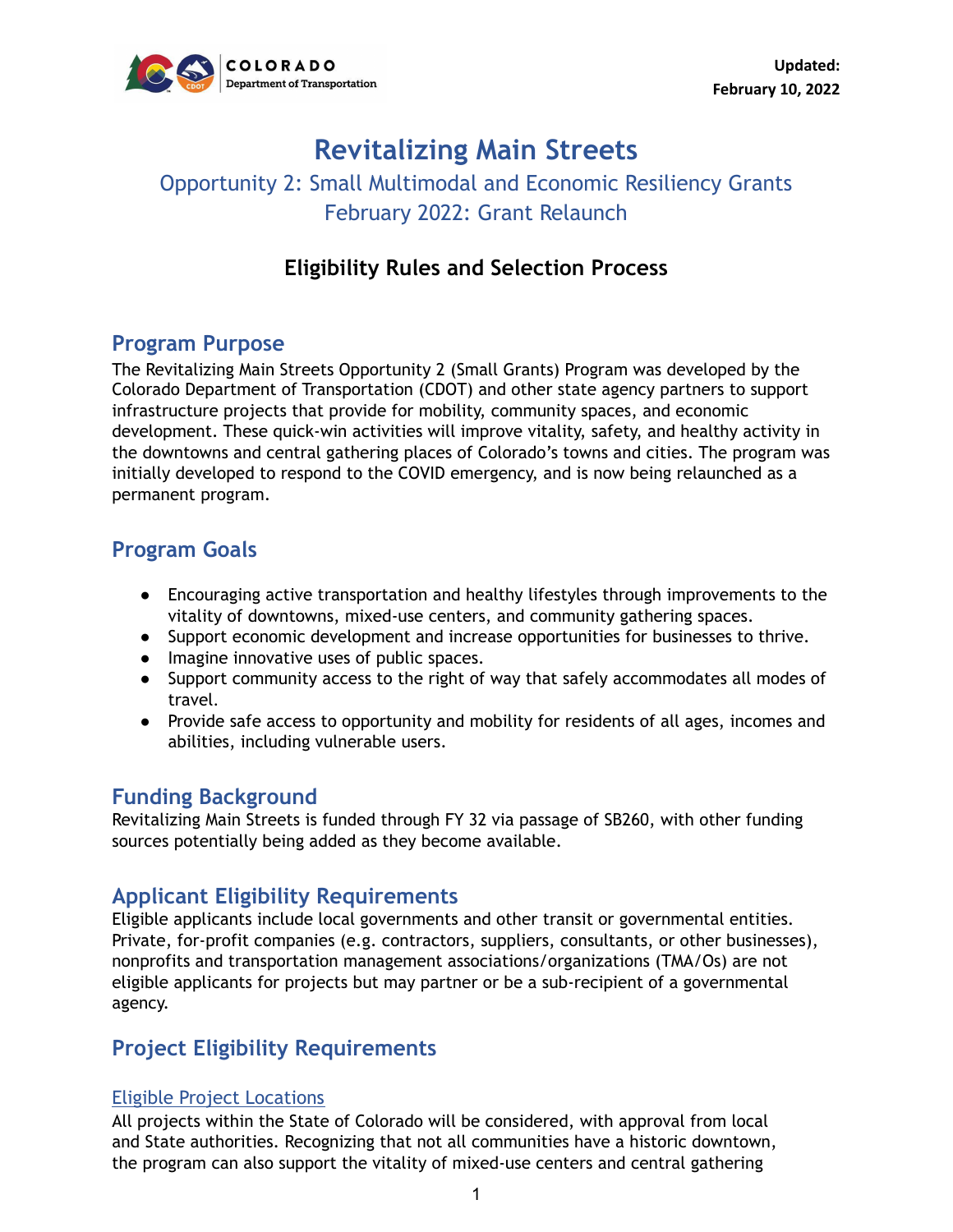

places.

#### Eligible Project Types

Applicants must consider the program goals and evaluation criteria in developing project concepts. This program is intentionally broad in scope to capture the innovative ideas of our creative communities. Funding can be used for capital and equipment. Studies/planning are not eligible for this grant, but design expenses are eligible if construction can be completed within 12 months of receiving a fully-executed Purchase Order.

A non-exhaustive list of example project types is included below (see additional resources on page 4):

- Repurpose streets or parts of streets for biking or walking;
- Expand sidewalks to allow for activities such as dining or walking;
- Converting streets to one-way to create space for community use;
- Weekend-only (or special events) use of streets for bike/ped only access;
- Reduced speed limits to allow for safer walking and biking; and
- Limited public art features where such features are not the primary purpose of the application but included to enhance safety and encourage multimodal choices, not to exceed 5% of the grant request.

### **Funding Requirements**

#### Project Timing:

Applications will be accepted and reviewed on a monthly basis, and **all eligible and funded projects must be able to fully implement the project within 12 months of receiving a fully-executed Purchase Order.** Applicants must provide a Project Schedule with estimated project milestones. Time extensions may only be granted for extenuating circumstances outside the control of the applicant (supply chain issues, lack of bids from contractors, etc).

#### Maximum Project Request:

The *minimum* project amount is \$10,000; Individual applications shall not request more than \$150,000 per project, excluding match. Applicants may receive one grant per applicant per year. CDOT reserves the ability to lift this restriction if more funding becomes available to the program. Applicants should itemize budgets items.

#### Match Requirement:

A 10% match of the grant funds will be required. Donated materials may be considered for an in-kind match, but staff-time may not be considered as a match. The 10% match must be incurred after a contract is executed; documentation of matching expenses will be required with invoicing.

### **Application Process**

Applications should be filled out entirely. Projects requiring CDOT concurrence (projects on a state highway or CDOT right-of-way) must also apply for a Special Use Permit simultaneously with the application submission. Projects requiring local agency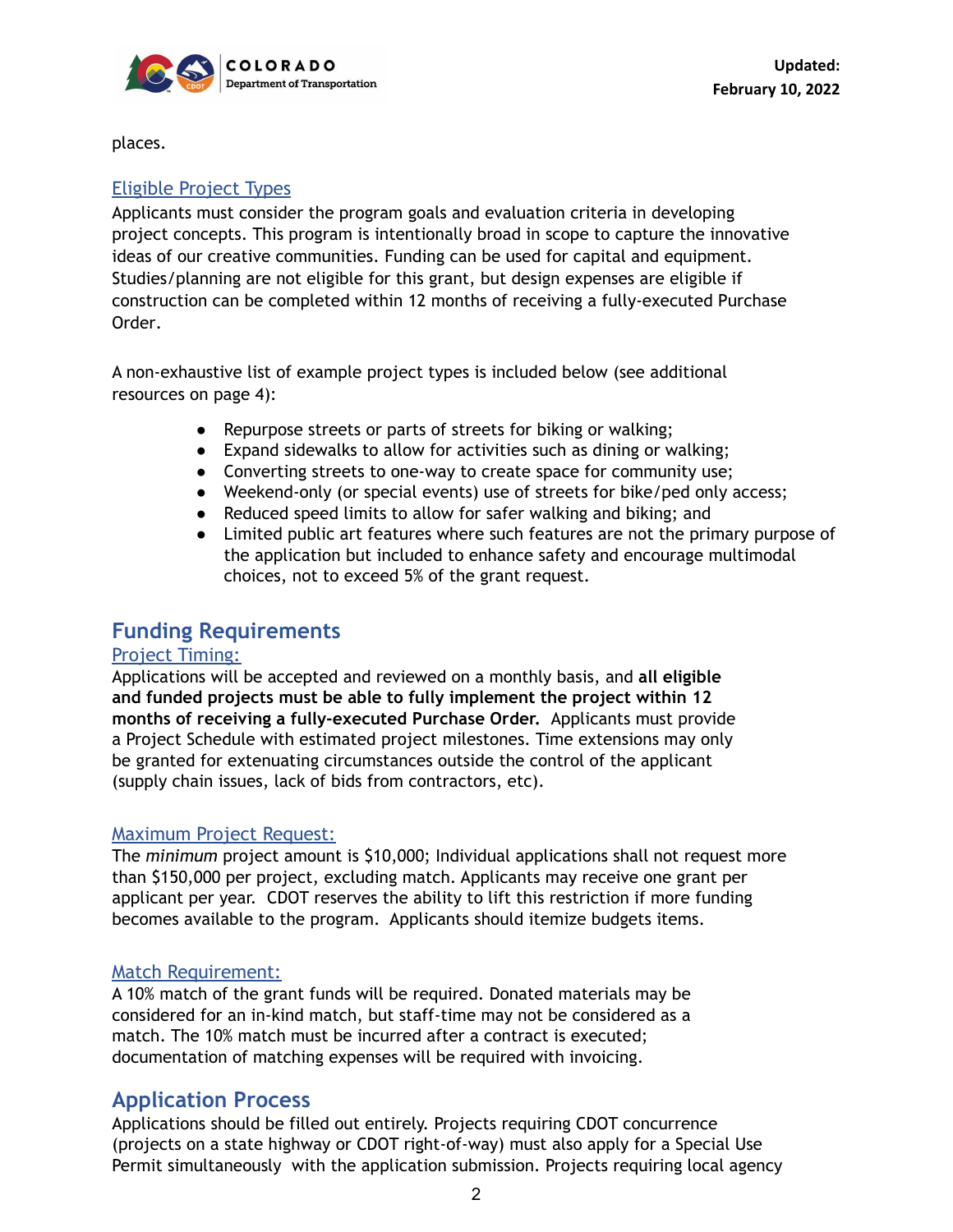

concurrence (projects involving transit service, facilities, maintenance, within rights-of-way, or otherwise in need of involvement) must provide an official agency response from the applicable CDOT Region staff with the application submission. All project scopes of work are subject to review and approval by CDOT. The submitted and approved project scope becomes the work that the applicant at a minimum must complete. Applicants shall acknowledge within the application their responsibility to follow all applicable federal (such as ADA) and state laws. The applicant shall commit to comply with their local procurement codes that identify appropriate competitive bidding procedures.

If the applicant intends to use State Right-Of-Way as part of their Revitalizing Main Streets application, a special use permit will be required. This special use permit may require you to submit the following if applicable: concept plan, anticipated traffic impacts, planned detour routes, positive protection for pedestrian, freight and ADA accommodations. The special use permit will also provide duration of permit and information for extension if requested by the applicant. The online permit can be found at the following link:

<https://www.codot.gov/business/permits/utilitiesspecialuse/online-permit-application>

Once the online permit is submitted please email your region contact below. Include the application reference number in the communication.

- R1- Kirk Allen (303) 757-9531
- R2- Valerie Sword (719) 546-5407
- R3- Joseph Carter (970) 683-6209
- R4- Tim Bilobran (970) 302-4022
- R5- Randee Reider at (970) 385-3630

### **Project Funding Evaluation and Selection Process**

With long-term funding in place through SB260, Revitalizing Main Streets can provide support for community vitality goals for downtowns, mixed-use centers, and community gathering spaces. Transportation infrastructure plays a critical role in reaching these goals. The program's initial focus as a rapid response to COVID-19 generated many great ideas and creative projects in communities across the state that are also a benefit to long-term downtown vitality. As recovery from COVID continues, these ideas are key to the evolution of the program.

The updated program has a few new aspects, which include:

- applications will be reviewed on a monthly basis in order to move quickly on implementation while allowing competitive selection for a set amount of annual funding.
- applicants who are not selected for funding may resubmit for another attempt if they have been able to address review comments.
- With a more competitive process, it is important to ensure that communities of all sizes, revenue levels, and contexts can compete on an even playing-field. Guidance for RMS best practices for different community contexts will evolve as we learn more about community challenges and successes.

The grant selection panel will score and evaluate projects. Participants may include staff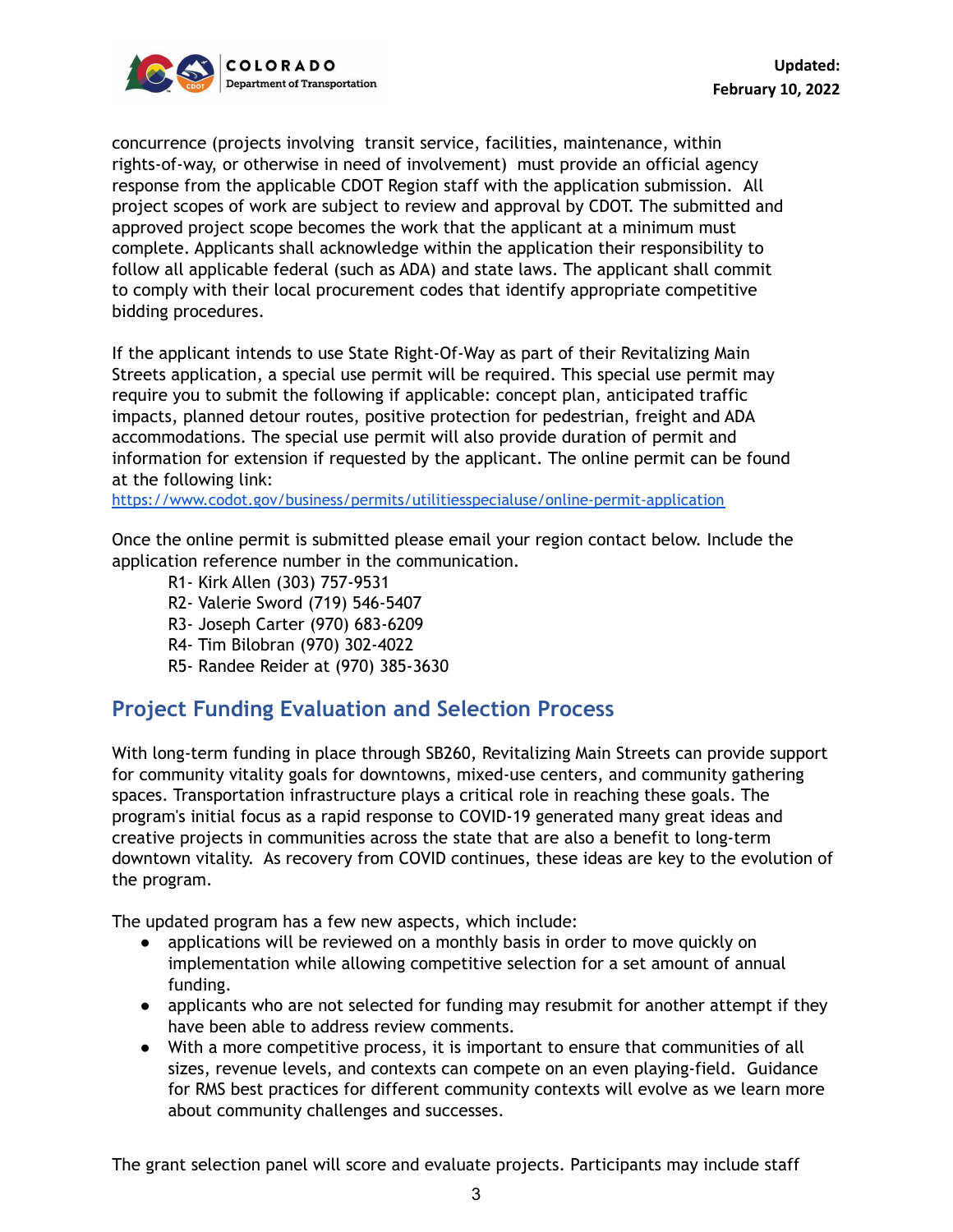

from various CDOT and state agency divisions:

- CDOT Division of Transportation Development
- CDOT Region representatives (Traffic and Engineering)
- CDPHE Representative
- CEO Representative
- DOLA Representative

Each member of the panel will review the applications and assign points to the criteria based on information contained in the project application forms. The review committee scoring process will work as follows:

- The RMS monthly budget means that approximately 3 projects can be funded per month (although if a higher number of great projects are received, the committee may opt to fund fewer or more projects - 3 per month is a gude)
- The minimum score for a project to be eligible for an award is an 80 (as before). A score of 80 or above means that the reviewer thinks it "should" be funded. Scores are tabulated, the committee meets to discuss, and reviewers may modify scores based on discussion. Then, the top 3 scores for that month are awarded grants. Projects that scored an 80 but were not awarded (due to monthly budget) are asked to resubmit for future reconsideration.
- $\circ$  If project scores are below an 80, there are two options that the reviewer (and the review committee as a whole) may select. First option: The project has potential, and the reviewer submits comments that if addressed could bring the project over 80. If the applicant meets the review committee's comments, they may resubmit. The applicant may resubmit the same project only once per year. Second option: the review committee believes the project does not meet the goals of the program, and the applicant should not resubmit. Applicants are asked to choose a different project.

#### Evaluation criteria (detailed breakdown below):

- Downtown Vitality and the Built Environment
- Active Transportation Safety
- Readiness of Implementation
- Equity and access for low-income and disadvantaged users
- Public Support/Relationship to Community Plans
- Local Match
- Other Considerations: Innovation, Scalability, Cost-Benefit, Regional Equity

When reviewing these evaluation criteria, please email [CDOTMainStreets@state.co.us](mailto:CDOTRevitalizingMainStreets@state.co.us) with technical questions.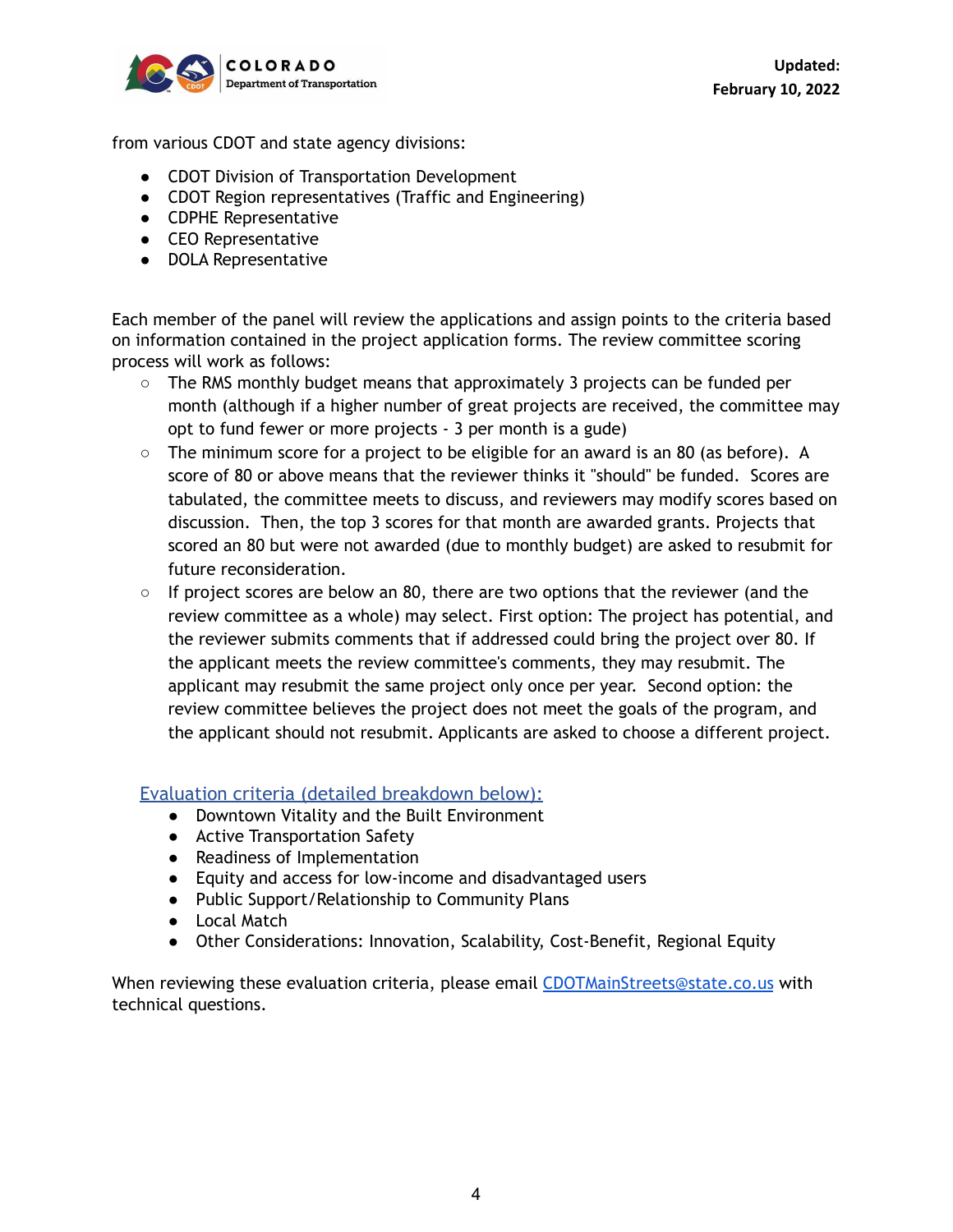

| Category                                                                                                                                                     | Summary                                                                                                                                                                                                                                                                                                                                                          | Point Criteria (0-30)                                                                                                                                                                                                                                                                                                                                                                                                                                                                                                                                                                                                                                                                                                                                                                                                                      | Weight<br>(%) |
|--------------------------------------------------------------------------------------------------------------------------------------------------------------|------------------------------------------------------------------------------------------------------------------------------------------------------------------------------------------------------------------------------------------------------------------------------------------------------------------------------------------------------------------|--------------------------------------------------------------------------------------------------------------------------------------------------------------------------------------------------------------------------------------------------------------------------------------------------------------------------------------------------------------------------------------------------------------------------------------------------------------------------------------------------------------------------------------------------------------------------------------------------------------------------------------------------------------------------------------------------------------------------------------------------------------------------------------------------------------------------------------------|---------------|
| <b>Downtown Vitality</b><br>and the Built<br>Environment                                                                                                     | Supports downtown vitality<br>and a built environment<br>that encourages economic<br>development, healthy<br>active lifestyles, and a<br>mix-of-uses. Supports local<br>community goals that are<br>appropriate for the size and<br>context of the community<br>(urban, rural, mountain<br>resort, suburban, large,<br>small, high-revenue,<br>low-revenue, etc) | 5: The project is highly exceptional in its support of vitality of<br>downtowns, community gathering spaces, and/or built environment<br>best practices. It is appropriate for community context, encouraging<br>active use of public space within the streetscape or other community<br>gathering places. The applicant demonstrates how the project fits<br>into a larger strategy to create vitality in the area.<br>4: The project provides clear benefits in the above areas.<br>3: The project provides some benefits in the above areas, but is not<br>above average.<br>2: The project provides little benefits in the above areas.<br>1: The project will have no positive impacts on the vitality and the<br>built environment.                                                                                                  | 35%           |
| Active<br><b>Transportation and</b><br>Safety                                                                                                                | Supports community access<br>to public streets and<br>multimodal transportation<br>infrastructure that safely<br>accommodates all modes of<br>travel.                                                                                                                                                                                                            | 5: The project installs long-term multimodal infrastructure<br>improvements, increasing access and safety for all modes of<br>transportation; including pedestrian and bike crossings, intersection<br>improvements, signage,<br>4: The project installs temporary multimodal infrastructure<br>improvements, increasing access and safety for multiple modes of<br>transportation.<br>3: Improvement to one mode of multimodal transportation<br>2: Improvement to multimodal transportation is not specifically<br>referenced or implied, but is addressed in other ways.<br>1: Improvement to multimodal transportation is unclear.<br>0: Project has no tangible components that will improve access to<br>ROW for all modes of travel (i.e. Long-term studies) or the project<br>hinders access to ROW for multimodal transportation. | 35%           |
| <b>Readiness of</b><br>Implementation                                                                                                                        | The degree to which a<br>project is "shovel ready,"<br>offering quick, tangible<br>benefits to communities.<br>Include a Project Schedule<br>with Milestone dates.                                                                                                                                                                                               | Based on the Project Schedule provided:<br>5: Project can be completed in less than 8 months after PO<br>execution.<br>3: Project can be completed within 12 months after PO execution.<br>0: The project will take longer than 12 months or is already<br>implemented (ineligible).                                                                                                                                                                                                                                                                                                                                                                                                                                                                                                                                                       | 10%           |
| <b>Equity and access</b><br>for low-income and<br>disadvantaged users                                                                                        | Describes how the project<br>addresses safe access to<br>opportunity and mobility<br>for residents of all ages,<br>races, languages, incomes<br>and abilities, including<br>vulnerable users.                                                                                                                                                                    | 5: Project is within, or will positively impact, a community that<br>experiences disadvantages or disadvantaged groups, and clearly<br>describes how it will address equity and accessibility.<br>3: Project presents reasonable strategies to address equity and<br>accessibility.<br>1: Project does not address equity or accessibility<br>0: Project hinders equity and accessibility.                                                                                                                                                                                                                                                                                                                                                                                                                                                 | 10%           |
| Public Support/<br>relationship to<br>community plans                                                                                                        | The extent to which the<br>applicant demonstrates<br>public support.                                                                                                                                                                                                                                                                                             | Applicants may demonstrate public support through either: the<br>project's connection to community plans created with community<br>input (preferred), OR letters of public support.                                                                                                                                                                                                                                                                                                                                                                                                                                                                                                                                                                                                                                                        | 5%            |
| <b>Local Match</b>                                                                                                                                           | A local match of 10% is<br>required.                                                                                                                                                                                                                                                                                                                             | Eligible - Match details provided in application<br>Ineligible - No Match details provided in application.                                                                                                                                                                                                                                                                                                                                                                                                                                                                                                                                                                                                                                                                                                                                 | N/A           |
| Other Considerations: Innovation, Value of project benefits in relation to amount of CDOT funds requested, Scalability,<br>Cost-Benefit, and Regional Equity |                                                                                                                                                                                                                                                                                                                                                                  |                                                                                                                                                                                                                                                                                                                                                                                                                                                                                                                                                                                                                                                                                                                                                                                                                                            |               |
| Innovation                                                                                                                                                   | Imagines innovative uses of<br>public spaces to<br>accommodate our new<br>reality.                                                                                                                                                                                                                                                                               | Innovative ideas that do not adhere to traffic control requirements<br>will not be approved for funding. Be sure to check safety and traffic<br>codes before submitting applications.                                                                                                                                                                                                                                                                                                                                                                                                                                                                                                                                                                                                                                                      |               |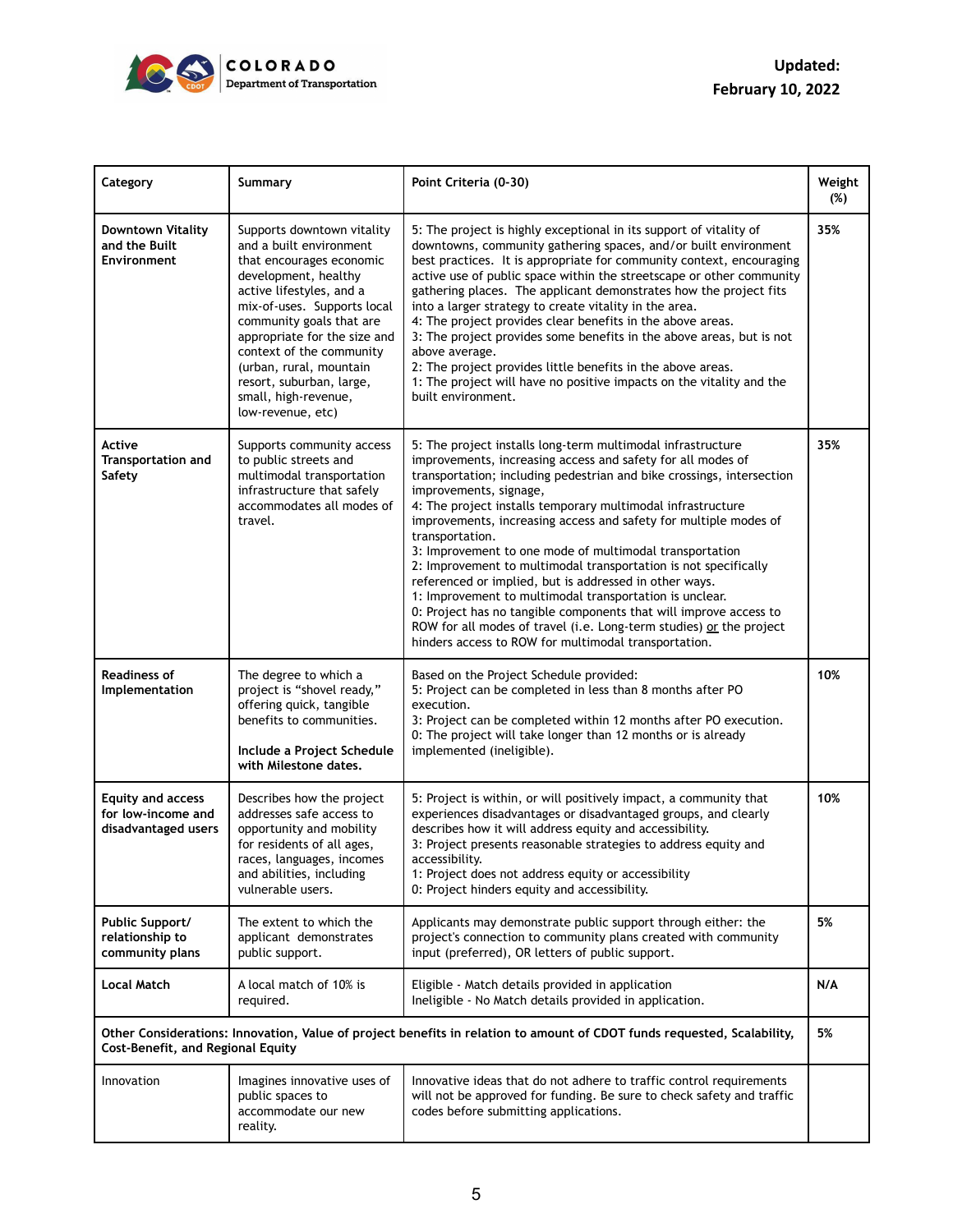

| Scalability     | Program activities are<br>scalable and can begin<br>quickly and easily. |  |
|-----------------|-------------------------------------------------------------------------|--|
| Cost-Benefit    | Makes efficient use of funds<br>and maximizes community<br>benefit.     |  |
| Regional Equity | Regional Equity will be<br>considered at a program<br>level             |  |

## **Project Awards and Implementation**

Each applicant awarded funds will enter into an agreement with the Colorado Department of Transportation (CDOT) to implement the project depending on the type, location and other characteristics of the project. CDOT is the ultimate steward of these state funds. Among other requirements in the agreement, CDOT will specify requirements for status reporting and reimbursement requests. Among other requirements in the agreement, approved applicants may be required to report data on utilization, safety, delivery and traffic implications of the awarded project. This is a reimbursement program, meaning grantees must submit invoices to CDOT to then be reimbursed for project activity costs included in this application. Expenses incurred before contract execution are not eligible for reimbursement. However, ongoing, future expenses for project continuation are eligible for this program's funding.

## **Project Close-Out**

At the completion of the project, applicants shall submit a close-out report with photographs of completed improvements and the affirmation of the responsible party that all improvements were made in accordance with the representations (including any plans or specifications) identified in the grant application, scope of work, and any subsequent changes to the scope of work approved by CDOT. If any element of the project varied from the above representations, the applicant shall identify them and provide an explanation for the changes. Select applicants may be required to attend a post-project debrief with CDOT and other state agency staff.